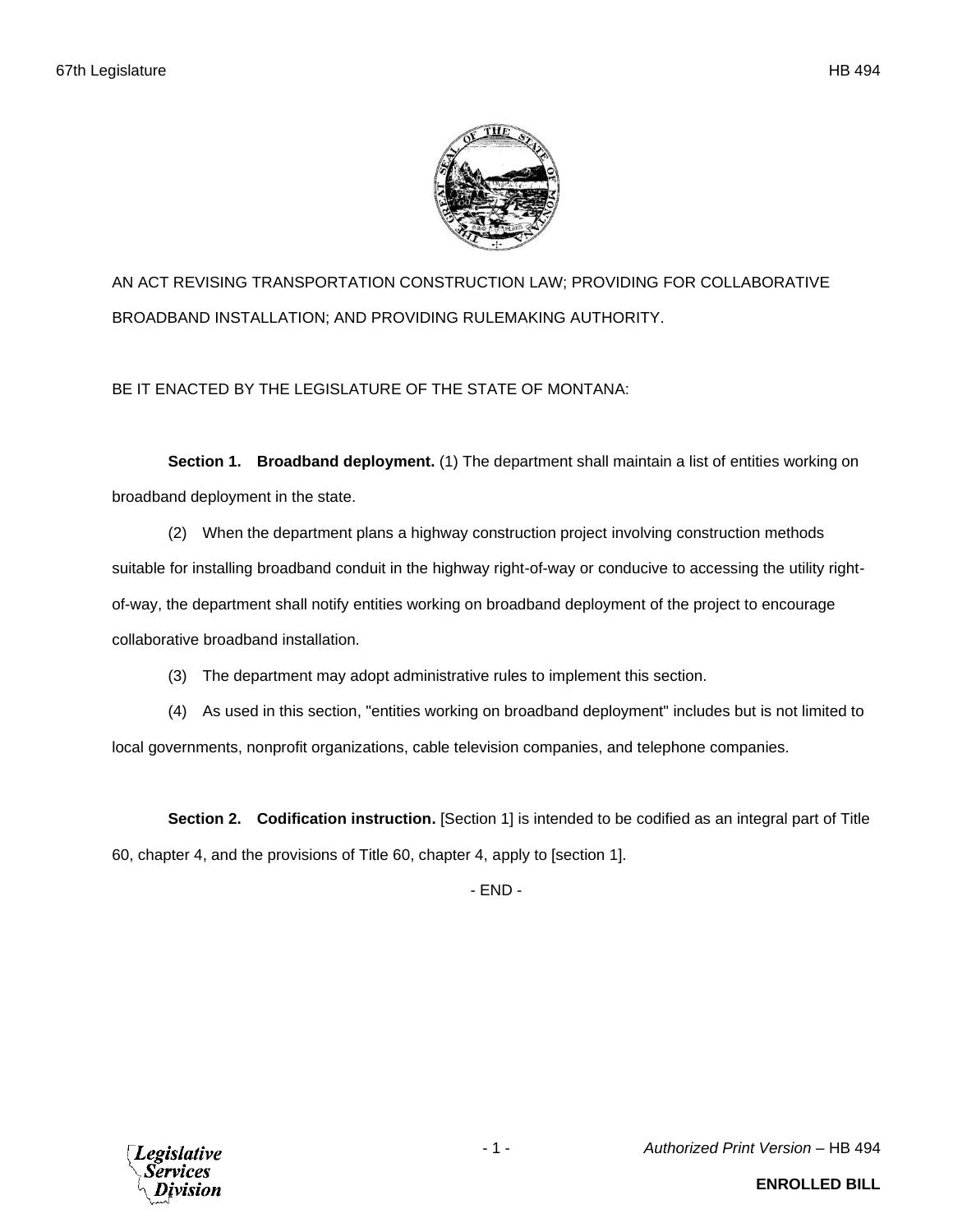I hereby certify that the within bill,

HB 494, originated in the House.

Chief Clerk of the House

Speaker of the House

| Signed this | dav    |
|-------------|--------|
| $\Omega$    | - 2021 |

\_\_\_\_\_\_\_\_\_\_\_\_\_\_\_\_\_\_\_\_\_\_\_\_\_\_\_\_\_\_\_\_\_\_\_\_\_\_\_\_\_\_\_

\_\_\_\_\_\_\_\_\_\_\_\_\_\_\_\_\_\_\_\_\_\_\_\_\_\_\_\_\_\_\_\_\_\_\_\_\_\_\_\_\_\_\_

President of the Senate

| Sianed this |  |
|-------------|--|
| $\Omega$    |  |

\_\_\_\_\_\_\_\_\_\_\_\_\_\_\_\_\_\_\_\_\_\_\_\_\_\_\_\_\_\_\_\_\_\_\_\_\_\_\_\_\_\_\_